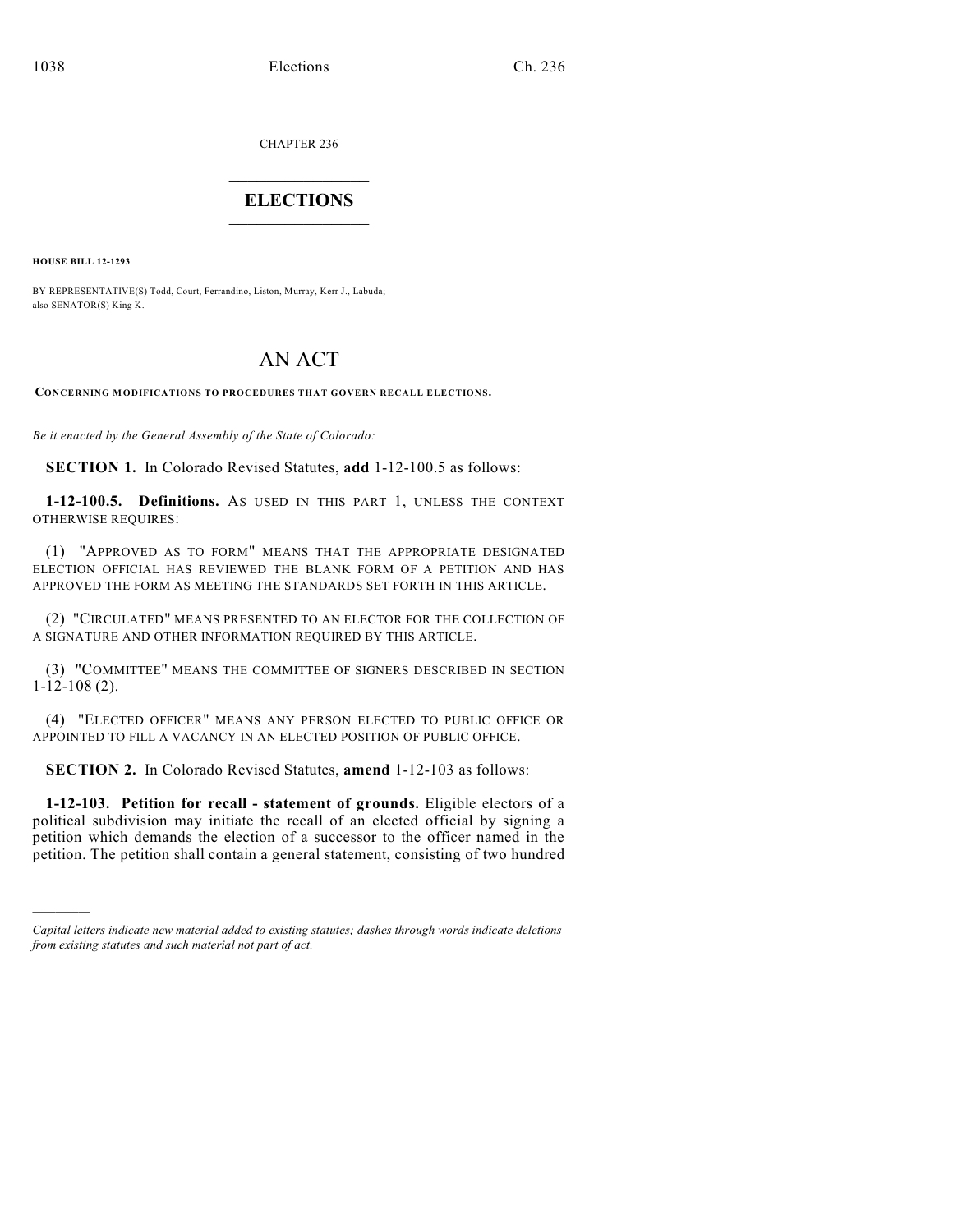words or less, stating the ground or grounds on which the recall is sought. THE GENERAL STATEMENT MAY NOT INCLUDE ANY PROFANE OR FALSE STATEMENTS. The statement is for the information of the electors who shall be ARE the sole and exclusive judges of the legality, reasonableness, and sufficiency of the ground or grounds assigned for the recall. The ground or grounds shall not be ARE NOT open to review.

**SECTION 3.** In Colorado Revised Statutes, **amend** 1-12-105 as follows:

**1-12-105. Signatures required for school district officers.** A petition to recall a school district officer shall be signed by eligible electors of the school district equal in number to at least forty percent of those electors who voted in such district in the last preceding election at which the director to be recalled was elected as indicated by the pollbook or abstract for such election. If no such election was held, such THE petition shall be signed by eligible electors of the school district equal in number to at least ten percent of those electors residing within the school district on the date that the form of the petition is approved AS TO FORM under section 1-12-108 (4). In no case shall the number required for recall be less than ten percent of eligible electors qualified to vote in the most recent biennial school election; except that no more than fifteen thousand signatures shall be IS required.

**SECTION 4.** In Colorado Revised Statutes, **amend** 1-12-106 as follows:

**1-12-106. Signatures required for nonpartisan officers.** A petition to recall any other nonpartisan officer shall be signed by three hundred eligible electors of the political subdivision who are entitled to vote for a successor to the incumbent sought to be recalled or forty percent of the eligible electors of the political subdivision at the time the form of the petition is approved AS TO FORM under section 1-12-108 (4), whichever number is less.

**SECTION 5.** In Colorado Revised Statutes, **amend** 1-12-107 as follows:

**1-12-107. Designated election officials.** (1) For state recall elections, the petition shall be filed with the secretary of state who shall REVIEW AND APPROVE AS TO FORM THE PETITION FOR RECALL AS PROVIDED IN SECTION 1-12-108 (4), certify the sufficiency of the petition,  $\omega$  AND NOTIFY the governor, who shall set the date for the election. The election shall be conducted by the appropriate county clerk and recorder in the manner provided in this article TITLE for state elections.

(2) For county recall elections, the COUNTY CLERK AND RECORDER SHALL REVIEW AND APPROVE AS TO FORM THE PETITION AS PROVIDED IN SECTION 1-12-108 (4). THE petition shall be filed with the county clerk and recorder who shall certify the sufficiency of the petition and call and conduct the election.

(3) For school board recall elections, the COUNTY CLERK AND RECORDER SHALL REVIEW AND APPROVE AS TO FORM THE PETITION AS PROVIDED IN SECTION 1-12-108 (4). THE petition shall be filed with the county clerk and recorder OF THE COUNTY in which the school district's administrative offices are located. The clerk and recorder of the county shall certify the sufficiency of the petition and call and conduct the election.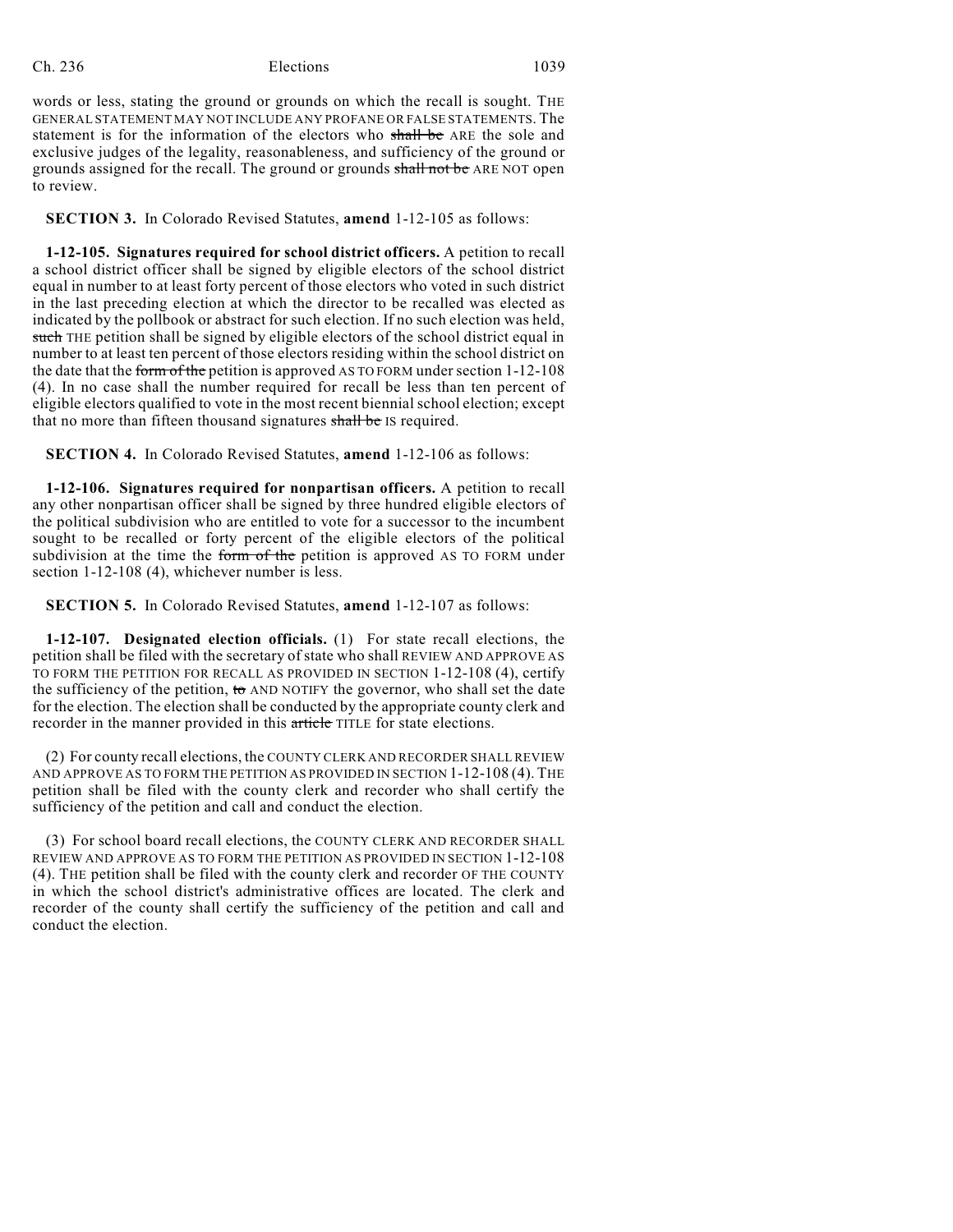1040 Elections Ch. 236

(4) (a) For all other nonpartisan RECALL elections, the FORM OF THE petition shall be filed with the district court in the county in which the DESIGNATED ELECTION OFFICIAL FOR THE political subdivision was organized. The court shall then OF THE INCUMBENT SOUGHT TO BE RECALLED.

(b) (I) IF THERE IS NO DESIGNATED ELECTION OFFICIAL FOR THE POLITICAL SUBDIVISION OF THE INCUMBENT SOUGHT TO BE RECALLED, THE PETITION SHALL BE FILED WITH ANOTHER OFFICER OF THAT POLITICAL SUBDIVISION.

(II) AN OFFICER WHO RECEIVES A PETITION FILED UNDER SUBPARAGRAPH (I) OF THIS PARAGRAPH (b) SHALL IMMEDIATELY NOTIFY:

(A) THE COUNTY CLERK AND RECORDER OF THE COUNTY IN WHICH THE DISTRICT COURT FILE FOR THE POLITICAL SUBDIVISION IS LOCATED; OR

(B) IF THERE IS NO SUCH DISTRICT COURT FILE, THE COUNTY CLERK AND RECORDER OF THE COUNTY IN WHICH THE POLITICAL SUBDIVISION HAS THE GREATEST NUMBER OF ELIGIBLE ELECTORS AT THE TIME THE PETITION IS FILED.

(III) A COUNTY CLERK AND RECORDER RECEIVING A PETITION UNDER SUBPARAGRAPH (II) OF THIS PARAGRAPH (b) SHALL PROMPTLY appoint a PERSON TO SERVE AS THE designated election official. to THE APPOINTED DESIGNATED ELECTION OFFICIAL SHALL REVIEW AND APPROVE AS TO FORM THE PETITION AS PROVIDED IN SECTION 1-12-108 (4), certify the sufficiency of the petition, and call and conduct the election.

**SECTION 6.** In Colorado Revised Statutes, 1-12-108, **amend** (1), (2), (3) (a), (3) (b), (4), (5) (c), (6) (b), (6) (c), (7.5), (8), (9) (a), (9) (c), and (9) (d) (I); and **add** (1.5) as follows:

**1-12-108. Petition requirements - approval as to form.** (1) The petition shall be prepared and circulated pursuant to this part 1. No signature shall be counted that was placed on a petition prior to approval of the petition by the designated election official or more than sixty days after the designated election official's approval of the petition.

(1.5) NO SIGNATURE SHALL BE COUNTED THAT WAS PLACED ON A PETITION PRIOR TO APPROVAL AS TO FORM OF THE PETITION BY THE DESIGNATED ELECTION OFFICIAL PURSUANT TO SUBSECTION (4) OF THIS SECTION OR MORE THAN SIXTY DAYS AFTER THE DESIGNATED ELECTION OFFICIAL'S APPROVAL AS TO FORM OF THE PETITION.

 $(2)$  (a) The petition for the recall of an elected official may consist of one or more sheets, to be fastened together in the form of one petition section, but each SIDE OF THE sheet THAT CONTAINS SIGNATURES OF ELIGIBLE ELECTORS shall contain the same heading and each petition section shall contain one sworn affidavit of the circulator. No petition shall contain the name of more than one person proposed to be recalled from office.

(b) The petition for recall may be circulated and signed in sections, and each section shall contain a full and accurate copy of the WARNING AS REQUIRED BY PARAGRAPH (b) OF SUBSECTION (3) OF THIS SECTION, THE title and text of the petition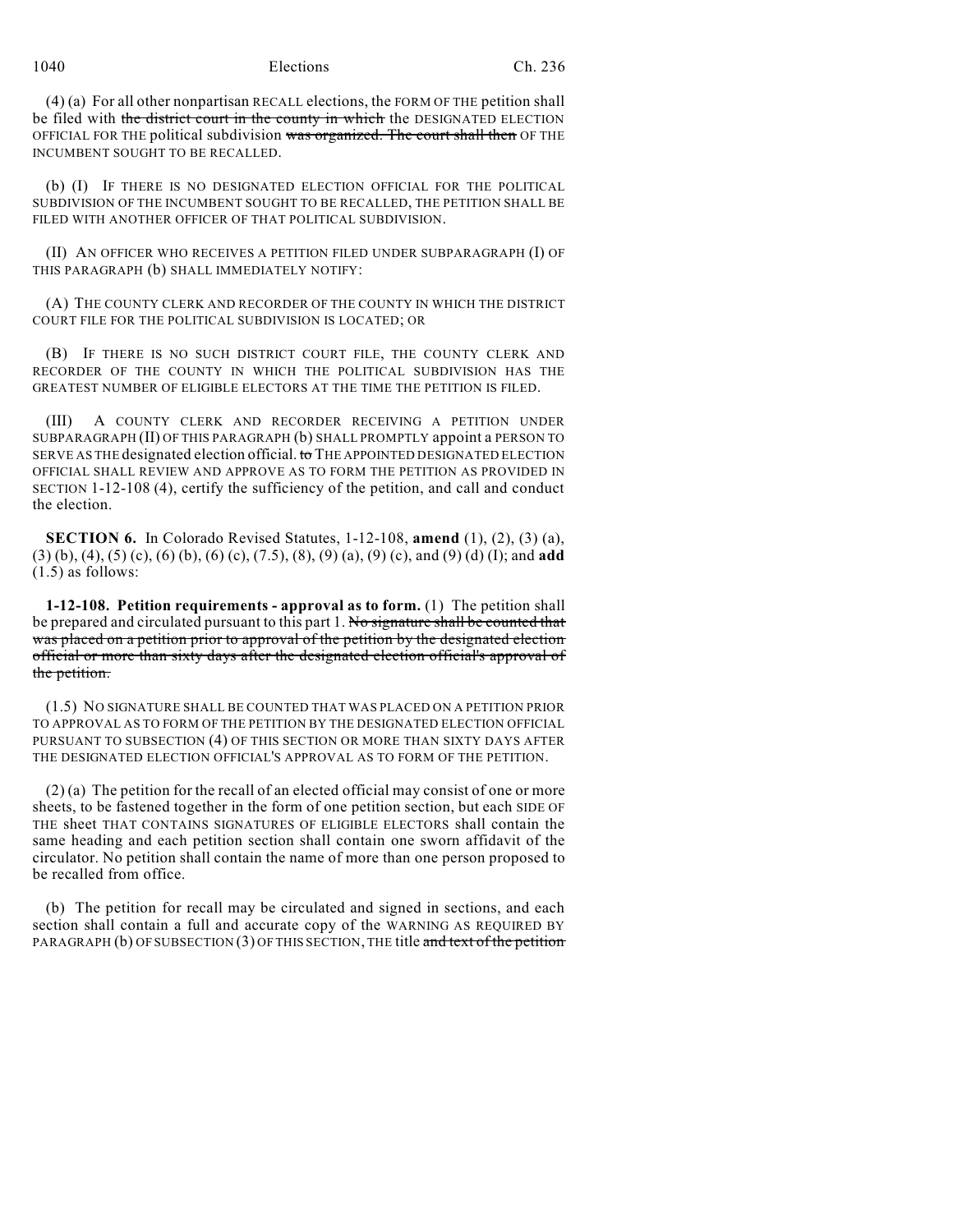IN PARAGRAPH (c) OF SUBSECTION (3) OF THIS SECTION, THE GENERAL STATEMENT AS DESCRIBED IN SECTION 1-12-103, AND APPROPRIATE COLUMNS OR SPACES FOR THE INFORMATION REQUIRED IN PARAGRAPH (b) OF SUBSECTION (5) OF THIS SECTION. Each petition SECTION shall designate, by name and address, A COMMITTEE OF UP TO three persons referred to in this section as the "committee", that shall represent the signers in all matters affecting the petition.

(3) (a) The signatures to a recall petition need not all be appended to one paper, but No petition shall be legal CERTIFIED AS SUFFICIENT that does not contain the requisite number of names of eligible electors whose names do not appear on any other petition previously filed for the recall of the same person under the provisions of this section ARTICLE.

(b) At the top of each page SIDE OF EACH SHEET THAT CONTAINS SIGNATURES OF ELIGIBLE ELECTORS shall be printed, in bold-faced type, the following:

#### **WARNING: IT IS AGAINST THE LAW:**

**For anyone to sign this petition with any name other than one's own or to knowingly sign one's name more than once for the same measure or to knowingly sign the petition when not a registered elector.**

**Do not sign this petition unless you are an eligible elector. To be an eligible elector you must be registered to vote and eligible to vote in (name of political subdivision) elections.**

## **Do not sign this petition unless you have read or have had read to you the proposed recall measure in its entirety and understand its meaning.**

(4) (a) No petition shall be circulated until it has been approved AS TO FORM as meeting the requirements of this subsection  $(4)$ . as to form. The official with whom the petitions are to be filed pursuant to section 1-12-107 shall approve or disapprove a petition as to form by the close of the second SEVENTH business day following submission of the proposed petition. ON THE DAY THAT THE ACTION IS TAKEN, the official shall mail written notice of the action taken to the person who submitted the petition COMMITTEE and to the officer PERSON whom the petition seeks to recall. on the day the action is taken.

(b) IF THE FORM OF THE PETITION IS NOT APPROVED AS TO FORM, THE DESIGNATED ELECTION OFFICIAL SHALL PROVIDE SPECIFIC REASONS FOR THE DISAPPROVAL.

(c) NOTHING IN THIS SECTION LIMITS THE ABILITY OF THE COMMITTEE TO CORRECT A PETITION AS TO FORM IN ACCORDANCE WITH THE SPECIFIC REASONS SET FORTH PURSUANT TO PARAGRAPH (b) OF THIS SUBSECTION (4) AND TO SUBMIT THE CORRECTED PETITION FOR REVIEW AND APPROVAL OR DISAPPROVAL IN THE SAME MANNER AS PROVIDED IN THIS PART 1 FOR AN ORIGINAL SUBMISSION.

(5) (c) Any person, except a circulator, may assist an elector who is physically unable to sign the petition in completing the information on the petition as required by law. On the petition immediately following the name of the disabled elector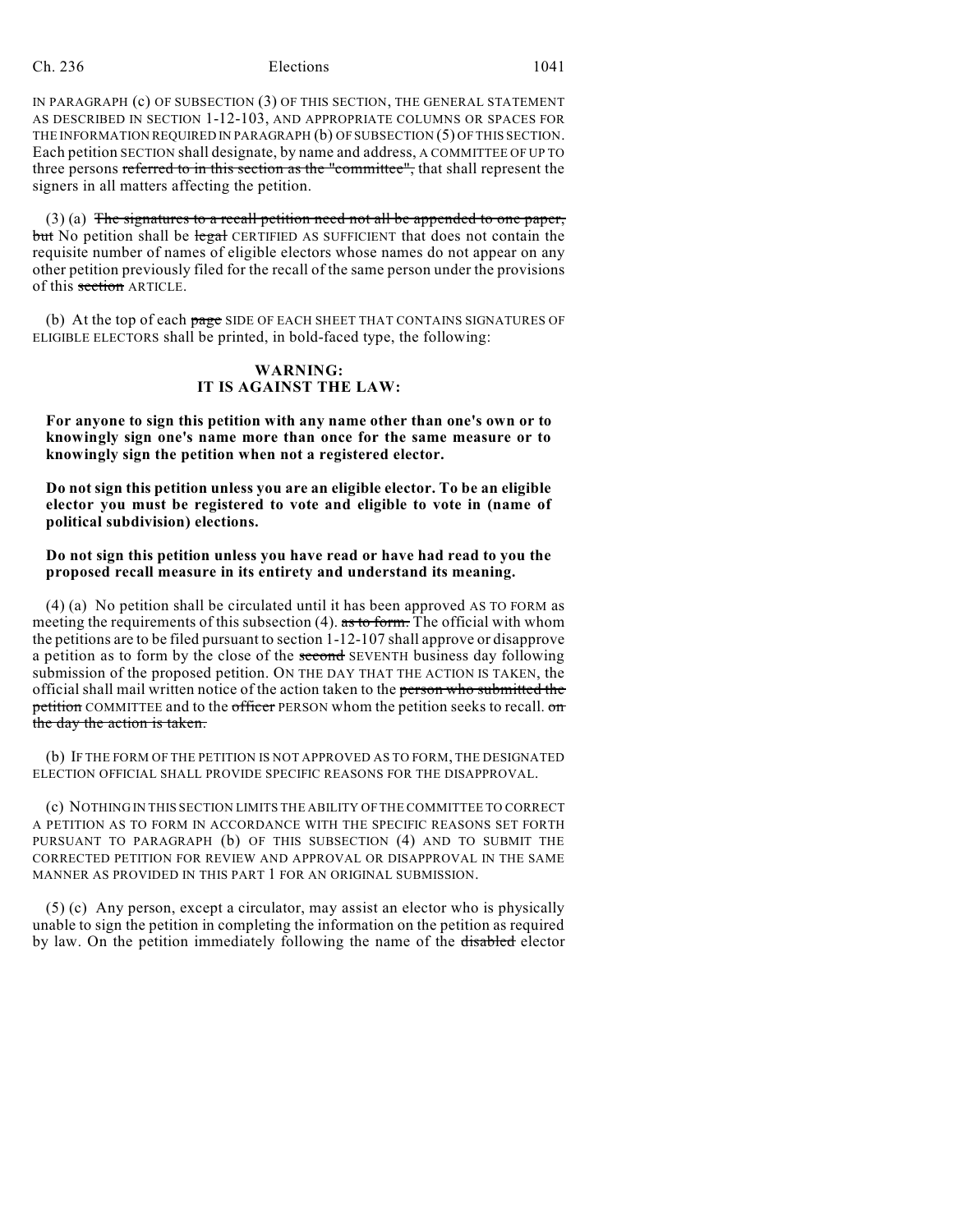RECEIVING ASSISTANCE, the person providing assistance shall both sign and state that the assistance was given to the disabled elector.

(6) (b) To each petition section shall be attached a signed, notarized, and dated affidavit executed by the person who circulated the petition section, which shall include: The affiant's printed name, the address at which the affiant resides, including the street name and number, the city or town, the county, and the date of signature; a statement that the affiant was a resident of the state, a citizen of the United States, and at least eighteen years of age at the time the section of the petition was circulated and signed by the listed electors; a statement that the affiant circulated the section of the petition; a statement that each signature on the petition section WAS PLACED ON THE PETITION SECTION IN THE PRESENCE OF THE AFFIANT; A STATEMENT THAT EACH SIGNATURE ON THE PETITION SECTION is the signature of the person whose name it purports to be; a statement that to the best of the affiant's knowledge and belief each of the persons signing the petition section was, at the time of signing, an eligible elector; and a statement that the affiant has not paid or will not in the future pay and that the affiant believes that no other person has paid or will pay, directly or indirectly, any money or other thing of value to any signer for the purpose of inducing or causing the signer to sign the petition.

(c) The designated election official shall not accept for filing any section of a petition that does not have attached to it the notarized affidavit required by this section. Any signature added to a section of a petition after the NOTARIZED affidavit has been executed is invalid.

(7.5) The petition may be filed at any time during the sixty-day period after the designated election official's approval AS TO FORM of the petition form as specified in subsection  $(1)$  of this section. The committee shall file all sections of a petition simultaneously, and any section of a petition submitted after the petition is filed shall be IS invalid and of HAS no force and OR effect.

(8) (a) Upon filing PROMPTLY AFTER THE PETITION HAS BEEN FILED, the designated election official for the political subdivision shall review all petition information and verify the information against the registration records, and, where applicable, the county assessor's records. The secretary of state shall establish guidelines for verifying petition entries. WITHIN TWENTY-FOUR HOURS AFTER THE PETITION IS DELIVERED, THE DESIGNATED ELECTION OFFICIAL SHALL NOTIFY THE INCUMBENT OF THE DELIVERY. FOLLOWING VERIFICATION OF THE PETITION BY THE DESIGNATED ELECTION OFFICIAL, THE DESIGNATED ELECTION OFFICIAL SHALL MAKE A COPY OF THE PETITION AVAILABLE TO THE INCUMBENT SOUGHT TO BE RECALLED.

(b) Any disassembly of a section of the petition prior to filing that has the effect of separating the affidavits AFFIDAVIT from the signatures shall render RENDERS that section of the petition invalid and of no force and effect.

(c)  $(I)$  After review, and no later than ten working FIFTEEN BUSINESS days after the initial filing of the petition, the designated election official shall notify the committee and the incumbent of the number of valid signatures and whether the petition appears to be sufficient or insufficient.

(II) Upon determining that the petition is sufficient and after the time for protest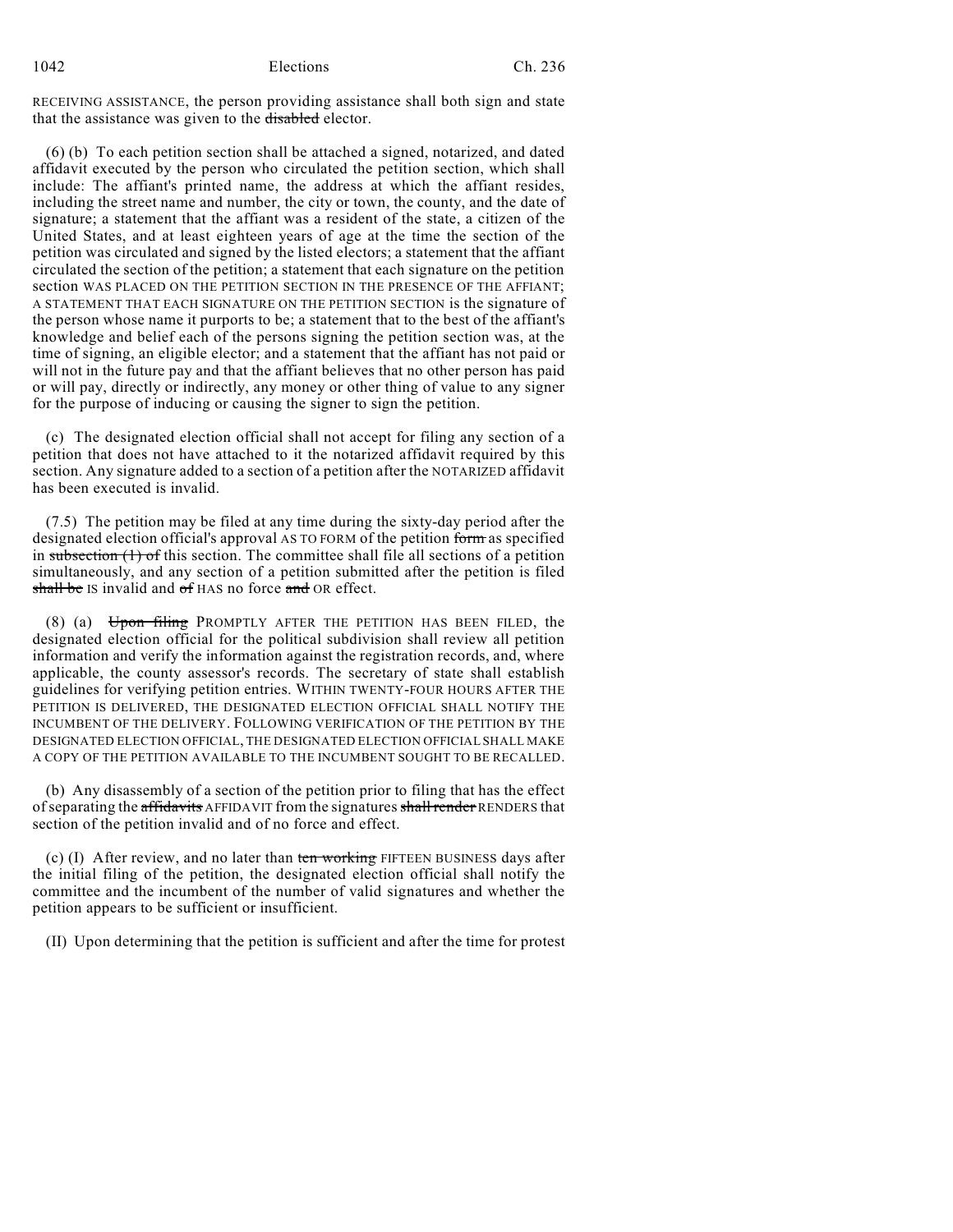has passed, the designated election official shall PROMPTLY certify the recall question to the ballot and CALL THE ELECTION IN ACCORDANCE WITH SECTION 1-12-110, AND if the election is a coordinated election, notify the coordinated election official.

(III) IF THE PETITION IS VERIFIED AS INSUFFICIENT, THE DESIGNATED ELECTION OFFICIAL SHALL PROVIDE THE SPECIFIC REASONS FOR THE DETERMINATION TO THE COMMITTEE. THE DETERMINATION MAY BE APPEALED BY THE COMMITTEE IN THE MANNER PROVIDED IN SECTION 1-1-113 TO THE DISTRICT COURT IN THE COUNTY IN WHICH THE PETITION WAS FILED. NO PERSON OTHER THAN THOSE ON THE COMMITTEE HAVE STANDING TO APPEAL A DETERMINATION THAT THE PETITION IS INSUFFICIENT.

(9) (a) (I) A recall petition that has been verified by the designated election official shall be held to be sufficient unless a protest in writing under oath is filed in the office of the designated election official by an eligible elector within fifteen days after the designated election official has determined the sufficiency or insufficiency of the petition under paragraph (c) of subsection (8) of this section.

(II) The petition PROTEST shall set forth specific grounds for the protest. Grounds include but are not limited to failure of any portion of a petition or circulator affidavit to meet the requirements of this article or any conduct on the part of petition circulators that substantially misleads persons signing the petition. The designated election official shall forthwith mail a copy of the protest to the committee named in the petition as representing the signers, together with a notice fixing a time for hearing the protest not less than five nor more than ten days after the notice is mailed.

(III) Every hearing shall be before the designated election official with whom the protest isfiled or A DESIGNEE OF THE DESIGNATED ELECTION OFFICIAL APPOINTED AS THE HEARING OFFICER OR before a district judge sitting in that county if the designated election official is the subject of the recall. The testimony in every hearing shall be under oath. The hearing shall be summary and not subject to delay and shall be concluded within thirty days after the petition PROTEST is filed WITH THE DESIGNATED ELECTION OFFICIAL, and the result shall be forthwith certified to the committee.

(c) A petition for recall may be amended TO COLLECT ADDITIONAL SIGNATURES OR CURE CIRCULATOR AFFIDAVITS once at any time within sixty days from the date the petition form was approved AS TO FORM by the designated election official under subsection (4) of this section.

(d) (I) Any signer may request that his or her name be stricken from the petition at any time within the sixty-day period prior to the date the petition PRIOR TO WHEN THE PETITION is deemed sufficient and the time for protest has passed by filing WITH THE DESIGNATED ELECTION OFFICIAL a written request that his or her signature be stricken with the designated election official and delivering a copy of such THE request to at least one member of the committee. If such THE request is delivered to the member of the committee or the DESIGNATED election official through the United States mails MAIL, it shall be deemed delivered to the committee or the DESIGNATED election official on the date shown by the cancellation mark on the envelope containing the request received by the member OF THE COMMITTEE or the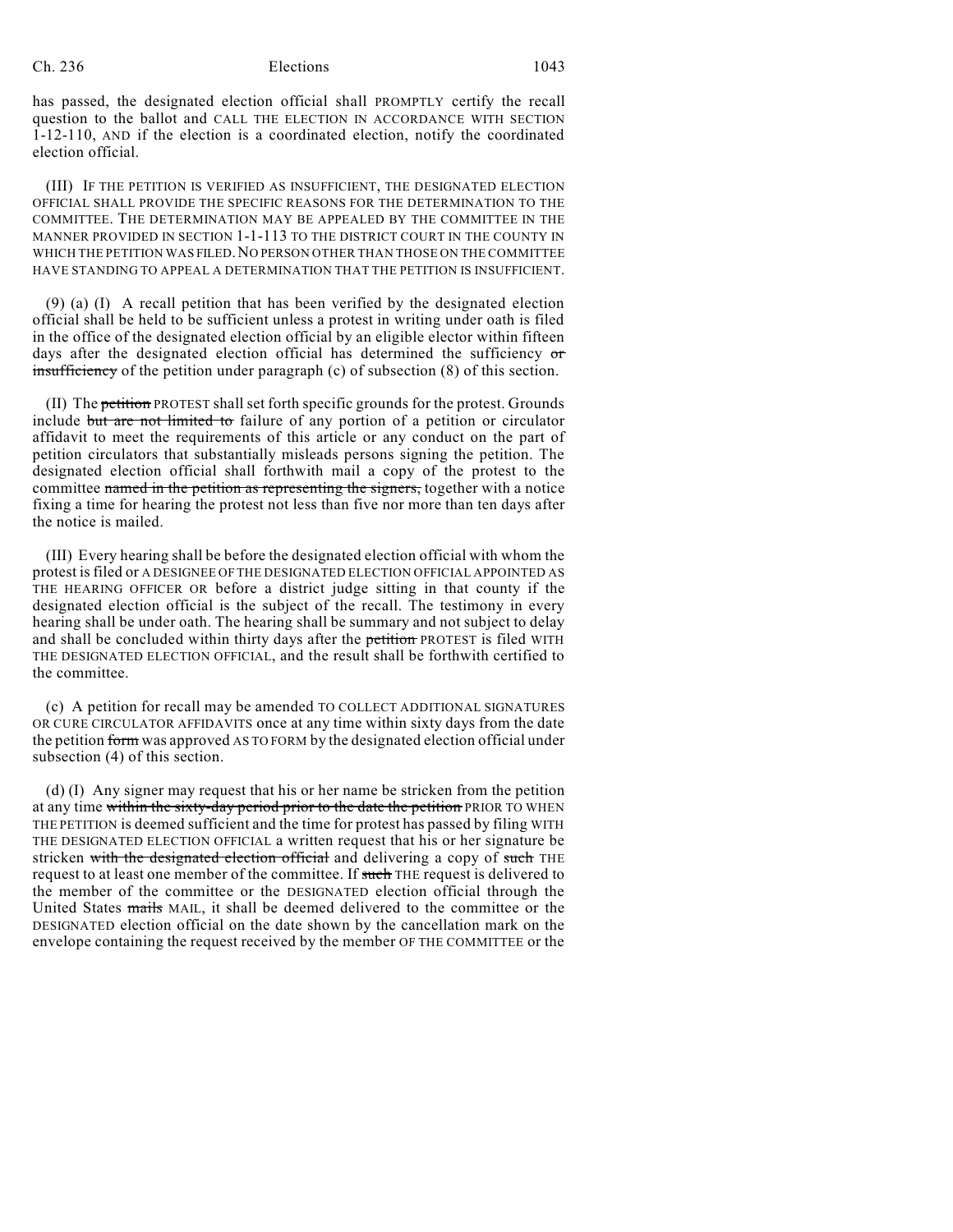1044 Elections Ch. 236

DESIGNATED election official. If the request is delivered to the member of the committee or the DESIGNATED election official in any other manner, it shall be deemed delivered to the committee or the DESIGNATED election official on the date of delivery and stamped receipt by the DESIGNATED election official.

**SECTION 7.** In Colorado Revised Statutes, **amend** 1-12-109 as follows:

**1-12-109. Resignation.** If an officer whose recall is sought offers a resignation, it shall be accepted and the vacancy caused by the resignation shall be filled as provided by law. The person appointed to fill the vacancy caused by the resignation shall hold the office only until the person elected at the recall election is qualified; EXCEPT THAT, IF THE RECALL ELECTION ISCANCELED IN ACCORDANCE WITH SECTION 1-12-110 (1), THE PERSON APPOINTED TO FILL THE VACANCY SHALL HOLD THE OFFICE UNTIL IT IS FILLED AT THE NEXT REGULARLY SCHEDULED ELECTION FOR THAT OFFICE.

**SECTION 8.** In Colorado Revised Statutes, **amend** 1-12-110 as follows:

**1-12-110. Call for election - cancellation of recall election.** (1) If the officer whose recall is sought does not resign within five days after the sufficiency of the recall petition has been sustained CERTIFIED BY THE DESIGNATED ELECTION OFFICIAL AND THE TIME FOR PROTEST HAS PASSED, the designated election official shall make notice by publication for the holding of a recall election, and the officers charged by law with election duties shall make necessary arrangements for the conduct of the election. The election shall be conducted pursuant to the provisions of this title CALL THE ELECTION AND SET THE ELECTION DATE AS REQUIRED BY SECTION 1-12-111; EXCEPT THAT, IF THE OFFICER WHOSE RECALL IS SOUGHT RESIGNS AT ANY TIME PRIOR TO THE DEADLINE TO SUBMIT A PETITION AS A SUCCESSOR CANDIDATE IN ACCORDANCE WITH SECTION 1-12-117, THE RECALL ELECTION SHALL BE CANCELED.

(2) If the officer whose recall is sought resigns at any time after the filing of the certification of election question for the ballot DEADLINE TO SUBMIT A PETITION AS A SUCCESSOR CANDIDATE, the recall election shall be called and held notwithstanding the resignation.

**SECTION 9.** In Colorado Revised Statutes, **amend** 1-12-111 as follows:

**1-12-111. Setting date of recall election.** If the recall petition is held to be sufficient under section 1-12-108 (8) (c) and after the time for protest has passed, the officer with whom the recall petition was filed DESIGNATED ELECTION OFFICIAL, without delay, shall submit the petition, together with a certificate of its sufficiency, to the appropriate governing body. The governing body shall set a date for the recall election not less than forty-five nor more than seventy-five days from the date of determination of sufficiency AFTER THE PETITION HAS BEEN DEEMED SUFFICIENT AND THE TIME FOR PROTEST HAS PASSED; however, if a general election, OR A REGULAR SPECIAL DISTRICT ELECTION IN THE CASE OF A RECALL ELECTION OF A SPECIAL DISTRICT DIRECTOR, is to be held within ninety days after the determination of sufficiency PETITION HAS BEEN DEEMED SUFFICIENT AND THE TIME FOR PROTEST HAS PASSED, the recall election shall be held as a part of the general THAT election.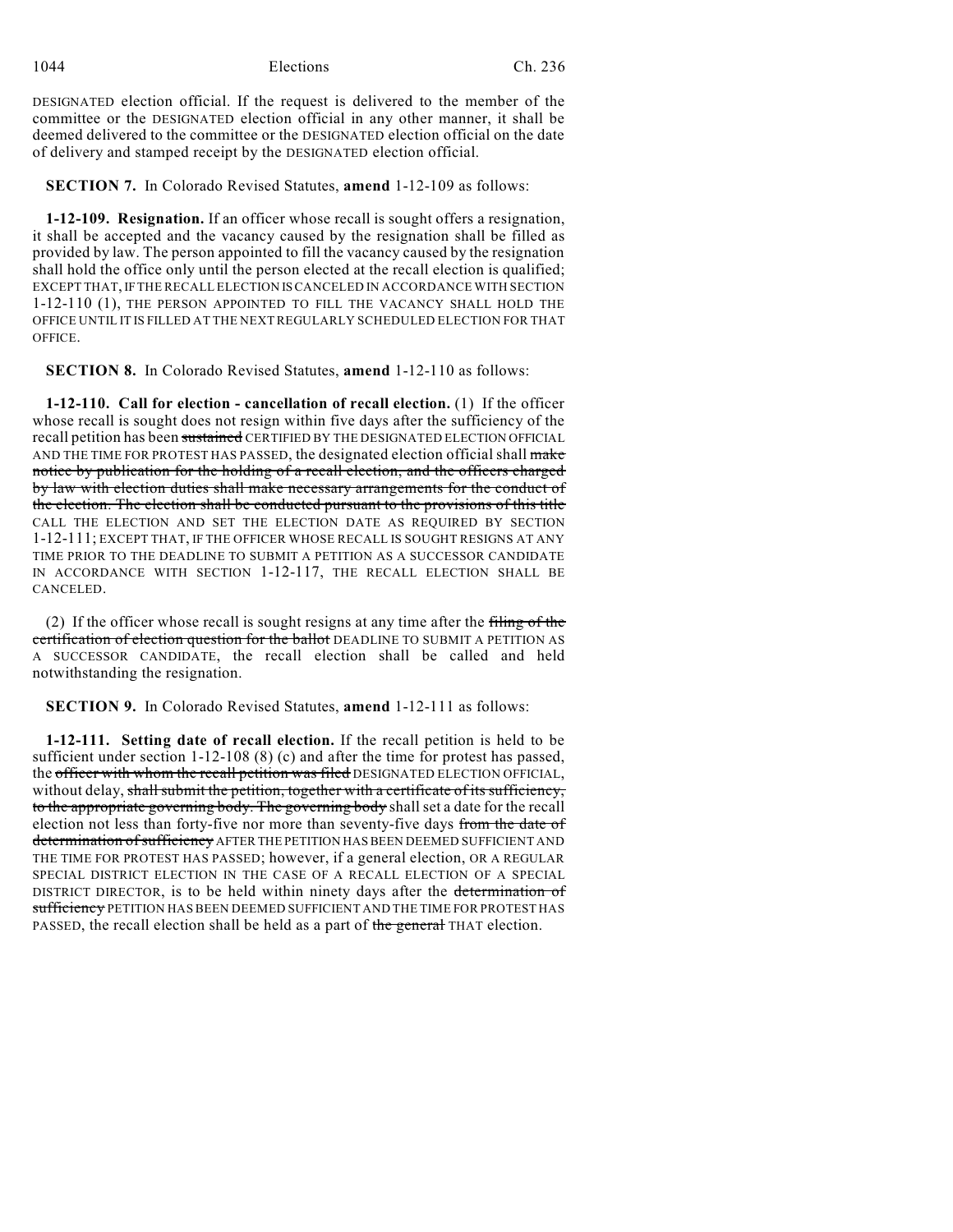#### **SECTION 10.** In Colorado Revised Statutes, **add** 1-12-111.5 as follows:

**1-12-111.5. Nonpartisan recall mail ballot plan.** (1) IF A NONPARTISAN RECALL ELECTION IS TO BE CONDUCTED BY MAIL BALLOT, THE DESIGNATED ELECTION OFFICIAL SHALL SUBMIT A WRITTEN MAILBALLOT PLAN TO THE SECRETARY OF STATE IN ACCORDANCE WITH SECTION 1-7.5-105 NO LATER THAN FIVE CALENDAR DAYS AFTER CALLING THE ELECTION.

(2) THE SECRETARY OF STATE SHALL APPROVE OR DISAPPROVE A RECALL MAIL BALLOT PLAN WITHIN FIVE CALENDAR DAYS AFTER RECEIVING THE PLAN AND SHALL PROVIDE WRITTEN NOTICE TO THE DESIGNATED ELECTION OFFICIAL.

**SECTION 11.** In Colorado Revised Statutes, **add** 1-12-111.7 as follows:

**1-12-111.7. Recall election notice - publication.** (1) FOR A RECALL ELECTION OF A STATE OFFICER, THE GOVERNOR SHALL PUBLISH NOTICE OF THE RECALL ELECTION IN THE NEWSPAPER WITH THE LARGEST CIRCULATION IN THE STATE, AND THE SECRETARY OF STATE SHALL PUBLISH NOTICE OF THE RECALL ELECTION ON ITS WEB SITE.

(2) FOR A RECALL ELECTION FOR AN OFFICER OTHER THAN A STATE OFFICER, THE DESIGNATED ELECTION OFFICIAL SHALL PUBLISH NOTICE OF THE RECALL ELECTION IN A NEWSPAPER OF GENERAL CIRCULATION IN ACCORDANCE WITH SECTION 1-5-205.

**SECTION 12.** In Colorado Revised Statutes, 1-12-112, **amend** (1); and **add** (3) as follows:

**1-12-112. Ballots - statements included.** (1) In addition to all other requirements of law, the official ballot shall contain  $\alpha$  THE statement consisting of two hundred words or less DESCRIBED IN SECTION 1-12-103 stating the reasons set forth in the petition GROUNDS for demanding the officer's recall. The officer sought to be recalled may submit TO THE DESIGNATED ELECTION OFFICIAL a statement of justification of THREE HUNDRED WORDS OR FEWER JUSTIFYING the officer's course in OF conduct. in three hundred words or less to the designated election official. THE OFFICER SHALL NOT INCLUDE ANY PROFANE OR FALSE STATEMENTS IN THE STATEMENT OF JUSTIFICATION. The officer shall submit any such THE statement no later than ten working BUSINESS days after the date of issuance of the certificate of sufficiency by the designated election official PETITION HAS BEEN DEEMED SUFFICIENT AND THE TIME FOR PROTEST HAS PASSED. The official ballotshall contain such THE statement of justification if submitted pursuant to this subsection (1).

(3) THE OFFICIAL BALLOT FOR THE ELECTION OF A SUCCESSOR TO THE OFFICER SOUGHT TO BE RECALLED SHALL CONTAIN A BLANK SPACE IN WHICH THE ELECTOR MAY WRITE THE NAME OF A WRITE-IN CANDIDATE WHO HAS TIMELY FILED AN AFFIDAVIT OF INTENT IN ACCORDANCE WITH SECTION 1-12-115.

**SECTION 13.** In Colorado Revised Statutes, **amend** 1-12-113 as follows:

**1-12-113. Conduct and timing of recall election.** (1) EXCEPT AS MODIFIED BY THIS ARTICLE, the recall election and election of a successor shall be conducted according to the provisions of articles 1 to 13 of this title.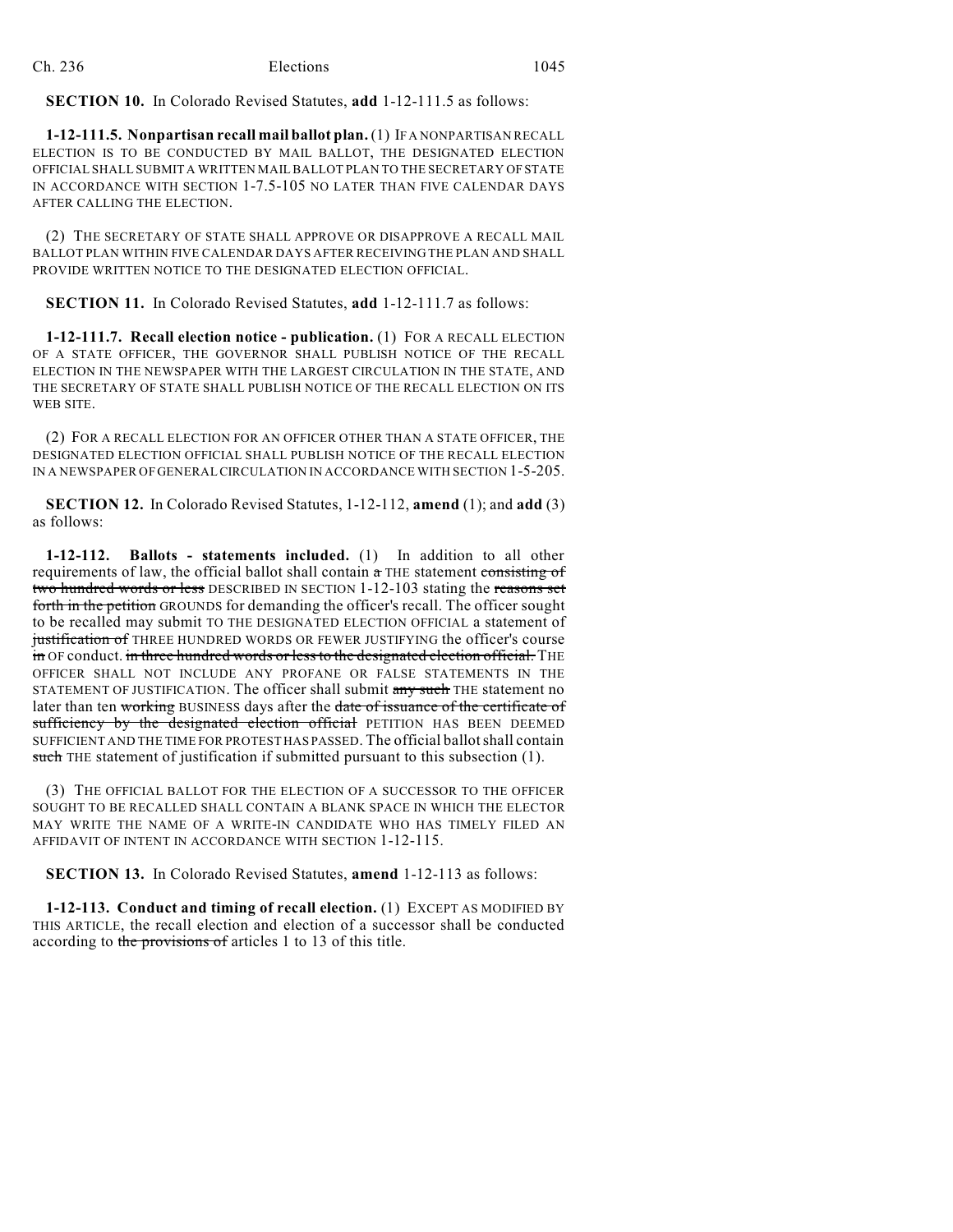## 1046 Elections Ch. 236

(2) EXCEPT AS OTHERWISE PROVIDED IN THIS PART 1, FOR A RECALL ELECTION, ALL EVENTS IN THE UNIFORM ELECTION CODE THAT ARE TO BE COMPLETED BY THE SECRETARY OF STATE, DESIGNATED ELECTION OFFICIAL, OR COORDINATED ELECTION OFFICIAL ON OR BEFORE THE FORTY-FIFTH DAY PRIOR TO THE ELECTION SHALL BE COMPLETED NO LATER THAN THE FORTY-SECOND DAY PRIOR TO THE RECALL ELECTION.

**SECTION 14.** In Colorado Revised Statutes, **amend** 1-12-114 as follows:

**1-12-114. Mail-in and mail ballots.** (1) Applications for mail-in ballots shall be made available by the appropriate designated election officials no later than twenty-four hours after the date for the recall election is set. Mail-in ballots shall be available no later than thirty days before the recall election THE DESIGNATED ELECTION OFFICIAL SHALL MAKE MAIL-IN BALLOTS AVAILABLE TO ELECTORS IN ACCORDANCE WITH THE DEADLINES SET FORTH IN SECTIONS 1-8-111 AND 1-8.3-110, OR AS SOON AS PRACTICABLE THEREAFTER. All other provisions of article 8 of this title shall apply to the mail-in ballot process.

(2) IF A NONPARTISAN RECALL ELECTION IS CONDUCTED BY MAIL BALLOT, THE DESIGNATED ELECTION OFFICIAL SHALL MAIL SUCH BALLOTS IN ACCORDANCE WITH THE DEADLINES SET FORTH IN SECTION 1-7.5-107, OR AS SOON AS PRACTICABLE THEREAFTER.

**SECTION 15.** In Colorado Revised Statutes, **amend** 1-12-115 as follows:

**1-12-115. Write-in candidates.** No write-in vote for any office shall be counted unless an affidavit of intent has been filed indicating that the person FOR WHOM THE WRITE-IN VOTE IS MADE desires the office and is legally qualified to assume the duties of the office if elected. The affidavit of intent shall be filed with the designated election official not NO later than the date required for filing nominating petitions pursuant to section 1-12-117 FIFTEEN CALENDAR DAYS BEFORE THE RECALL ELECTION DATE.

**SECTION 16.** In Colorado Revised Statutes, **amend** 1-12-117 as follows:

**1-12-117. Nomination of successor.** (1) FOR PARTISAN ELECTIONS, a candidate to succeed the officer sought to be recalled shall meet the qualifications of a party candidate or an unaffiliated candidate as provided in part 8 of article 4 of this title and shall be nominated by a political party petition or an unaffiliated petition as provided in part 9 of article 4 of thistitle. Nomination petitions MAY BE CIRCULATED BEGINNING THE FIRST DATE ON WHICH A PROTEST MAY BE FILED and affidavits of intent to run as a write-in candidate shall be filed no later than fifteen TEN CALENDAR days after the date on which the appropriate governing body convenes and DESIGNATED ELECTION OFFICIAL sets the election date AS PROVIDED IN SECTION 1-12-111.

(2) FOR NONPARTISAN ELECTIONS, NOMINATION PETITIONS FOR CANDIDATES WHOSE NAMES ARE TO APPEAR ON THE BALLOT MAY BE CIRCULATED BEGINNING THE FIRST DATE ON WHICH A PROTEST MAY BE FILED AND SHALL BE FILED NO LATER THAN TEN CALENDAR DAYS AFTER THE DATE FOR WHICH THE DESIGNATED ELECTION OFFICIAL SETS THE ELECTION DATE PURSUANT TO SECTION 1-12-111.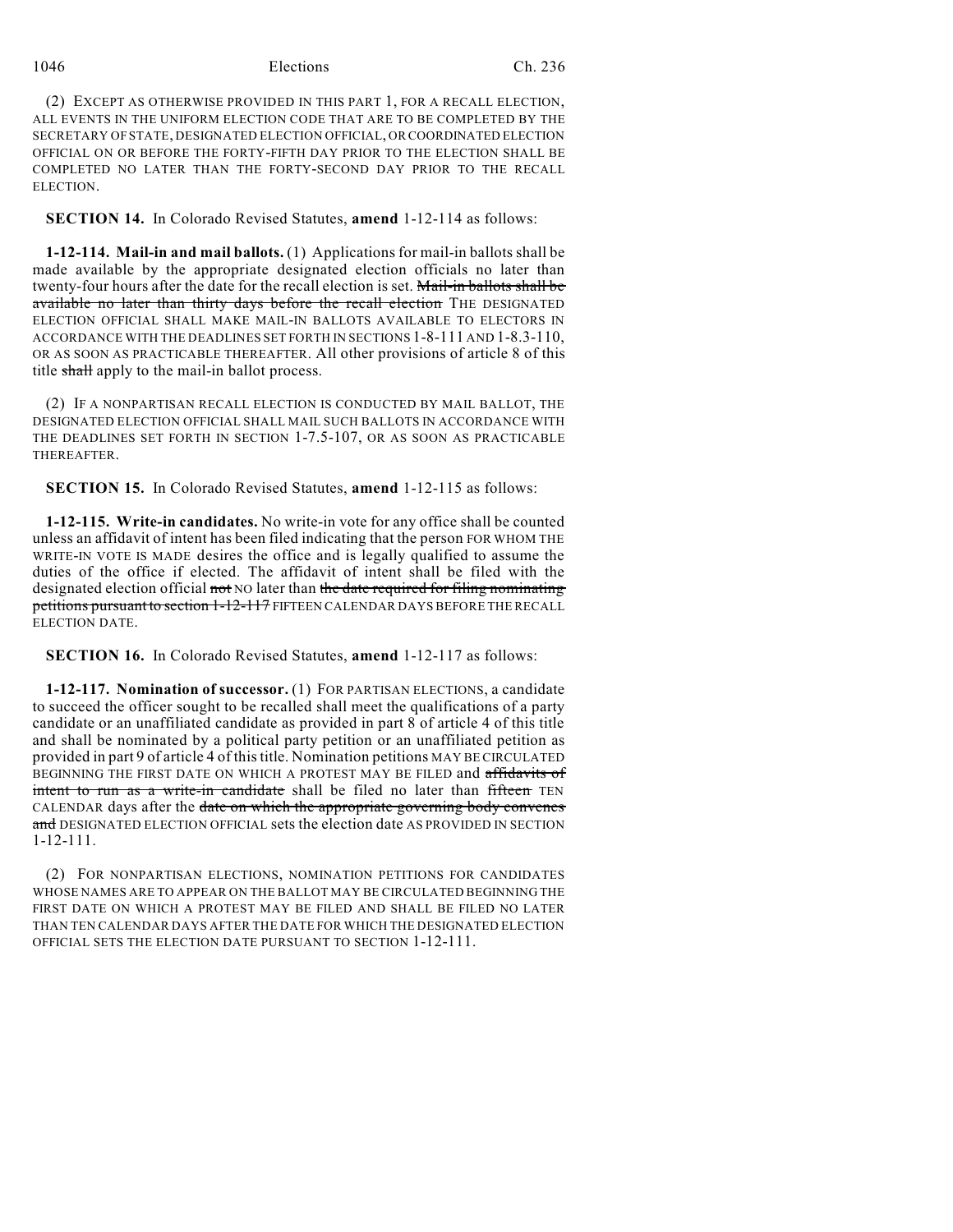(3) Every NOMINATION petition shall be signed by the number of eligible electors required for the office in part 8 of article 4 of this title or as otherwise provided by law.

(4) The name of the officer who was sought to be recalled shall IS not be eligible as a candidate in the election to fill any vacancy resulting from the recall election.

**SECTION 17.** In Colorado Revised Statutes, 1-12-118, **amend** (1) as follows:

**1-12-118. Election of successor.** (1) The election of a successor shall be held at the same time as the recall election. The names of those persons nominated as candidates to succeed the person sought to be recalled, EXCEPT WRITE-IN CANDIDATES, shall appear on the ballot; but no vote cast shall be counted for any candidate for the office unless the voter also voted for or against the recall of the person sought to be recalled. The name of the person against whom the petition is filed shall not appear on the ballot as a candidate for office.

**SECTION 18.** In Colorado Revised Statutes, **amend** 1-12-119 as follows:

**1-12-119. Canvass of votes - notification of results.** (1) For the recall of a partisan officer, the canvass board shall be composed of one representative from each major political party and the county clerk and recorder. For the recall of a nonpartisan officer, the canvass board shall be composed of the designated election official, one member of the governing body, and one eligible elector of the political subdivision.

(2) The canvass board shall complete an abstract of votes cast no later than the day following the recall election. For state elections, the canvass board shall contact the secretary of state on election night with the unofficial count. For county and all other elections, the canvass board shall provide the governing body with the unofficial count at the opening of business hours on the day following the recall election FOR THE RECALL OF A NONPARTISAN OFFICER, THE CANVASS BOARD SHALL BE COMPOSED OF THE DESIGNATED ELECTION OFFICIAL, ONE MEMBER OF THE GOVERNING BODY, AND ONE ELIGIBLE ELECTOR OF THE POLITICAL SUBDIVISION.

(3) The certified abstract of votes cast shall be sent by certified mail or hand delivered to the secretary of state for state elections and to the governing body for county and all other elections no later than the close of business on the fifth day after the recall election CANVASS BOARD SHALL COMPLETE AND CERTIFY THE ABSTRACT OF VOTES IN ACCORDANCE WITH ARTICLE 10 OF THIS TITLE.

(4) If the majority of those voting on the recall question voted "yes", upon receipt of the certified abstract of votes cast, the designated election official shall issue a certificate of election to the successor candidate who received the highest number of votes. A copy of the certificate shall be transmitted by the secretary of state to the appropriate house of the general assembly for recall elections concerning the general assembly and to the governor for the recall of all other elections of state officers. For all other recall elections, a copy of the certificate shall be transmitted to the governing body of the political subdivision. THE CANDIDATE WHO RECEIVED THE HIGHEST NUMBER OF VOTES SHALL BE SWORN IN AND SHALL ASSUME THE DUTIES OF THE OFFICE UPON CERTIFICATION OF THE ELECTION RESULTS.